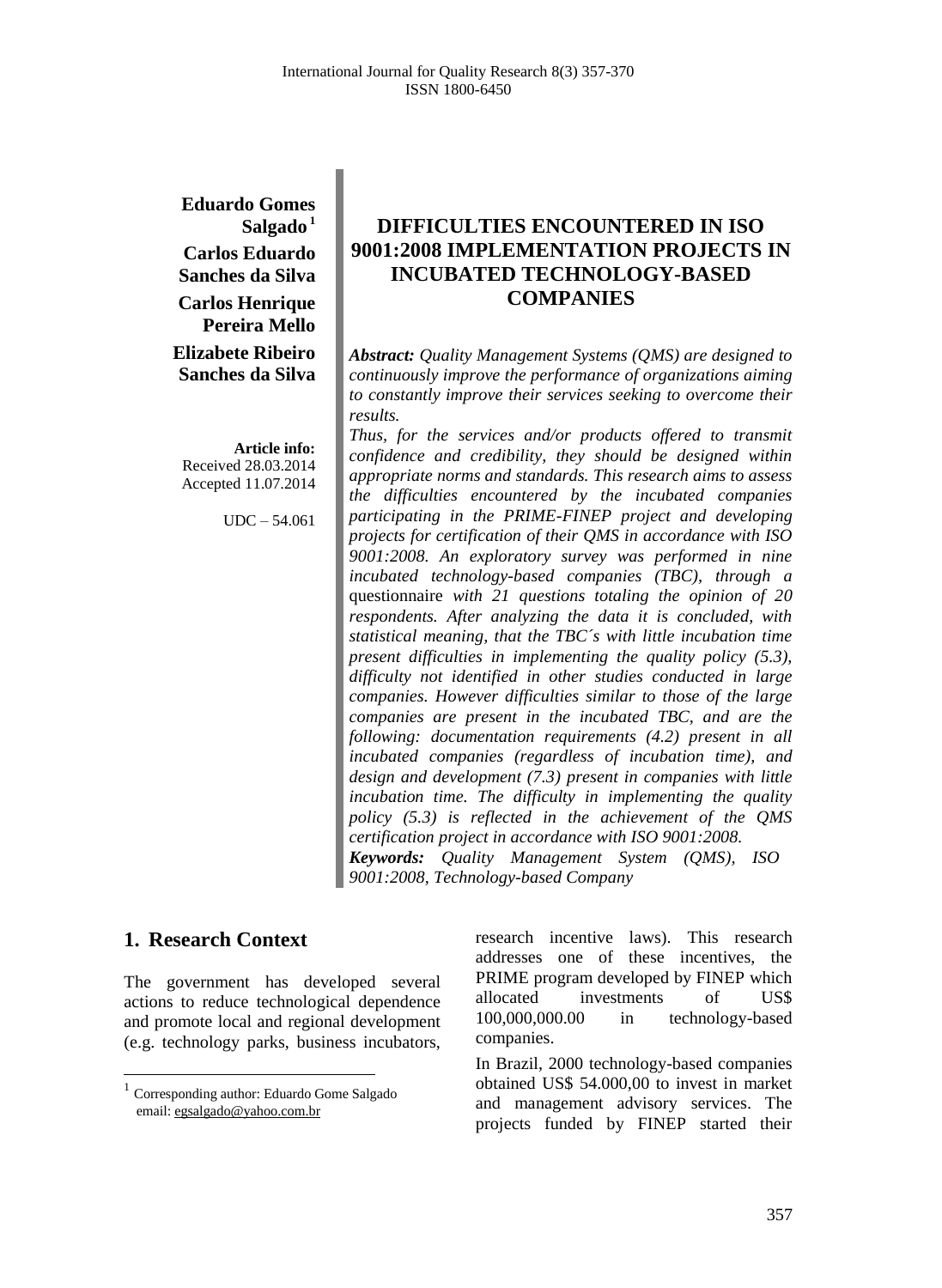

projects in November 2009. Some companies, among the consulting firms hired, opted for certifying their Quality Management System in accordance with ISO 9001:2008, either by requirements of the market or their own initiative.

The norm prescribes the sections that the QMS must have implemented, in this sense several studies have been developed (Magd, 2008; Pokisinska *et al.*, 2006; Tian and Tam, 2007; Bhuiyan and Alam, 2005; Yahya and Goh, 2001) in order to identify which sections the organizations find greater difficulty in implementing. In this respect, this research has the same question, having as object of study incubated technologybased companies. The research method is the same used by studies similar to the exploratory survey. It has as hypothesis:

- H1: there is no difficulty in implementing any of the sections required by the NBR ISO 9001:2008
- H2: the difficulties of implantation depend on the incubation time
- H3:the percentage of project implementation is related to the difficulties of implementation

# **2. Implementation of Quality Management System according to ISO 9001**

For Aggelogiannopoulos *et al.*, (2007), production quality has become the most significant factor of influence in business and economic partnerships nationally and internationally. Quality is one of the factors of competitiveness, obtained through various methodologies and managerial methods, including the Quality Management System based on ISO 9000.

The ISO (International Organization for Standardization) exists to develop and promote standards around the world, aiming to establish technical standards essential in the international context to protect companies, products, services and consumers in business relations and its

requirements are valid for all countries. According to Bhuiyan and Alam (2005), ISO's work results in international agreements which are published as International Standards. The series that addresses the quality management system is the 9000 series, which was created for the development of quality and standardization.

For Aldowaisan and Youssef (2006), the interest in the ISO 9001 certification is increasing, and this certification is no longer the privilege of multinationals and large companies, being accessible to all interested companies. With globalization and the consequent increased competitiveness, there is an increasingly need to obtain sustainable<br>advantage regarding competing advantage regarding competing organizations. Thus, due to this need, the QMS ceased to be a differential to become a mandatory requirement. In addition, Gómez et al. (2009) states that ISO 9001 is, among the models of the QMS, the most influential and most implemented.

According to Bhuiyan and Alam (2004), ISO 9001 is based on process and promotes continuous improvement for all these processes. ISO 9001 specifies requirements for a quality management system which can be used by organizations for internal application, certification or contractual purposes. This norm focuses on the effectiveness of the quality management system. ISO 9001 is the normative reference based on which, the quality system certifications of organizations are made.

The adoption of a QMS should be a strategic decision (Mello *et al.*, 2005). Therefore, the development and implementation of this system should consider the uniqueness of each organization, since it depends on several factors like: Specific objectives; supplied products, and processes used.

Since ISO 9001 gained popularity, several authors try to understand the effects on businesses. Surveys report the benefits, barriers, partnerships, leadership, concerns, tools, techniques, fears, difficulties, the systematic of implementation, the diffusion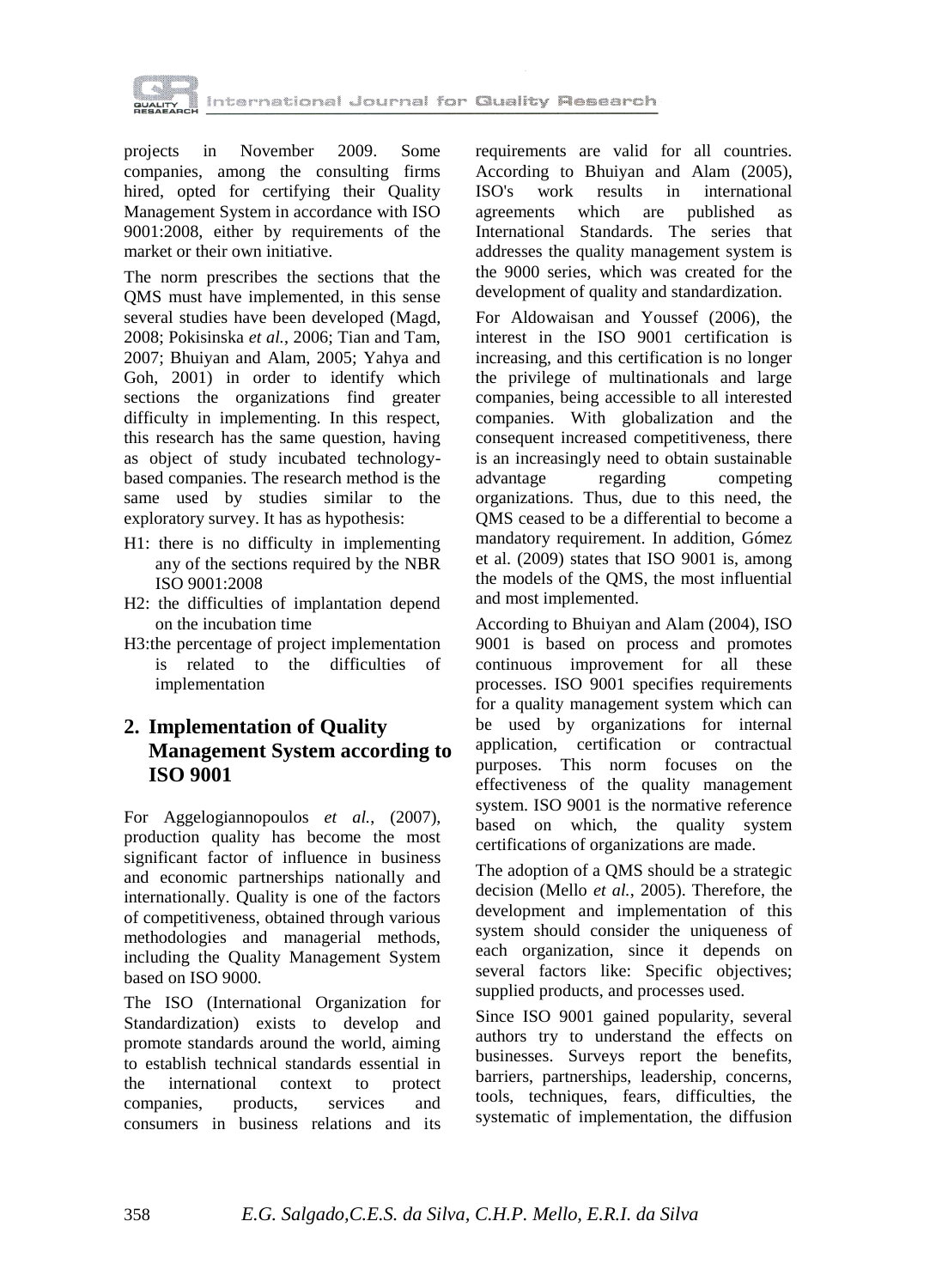

of ISO 9001 standard in terms of its certification intensity, the obligations in implementing a QMS, financial performance in different sectors of activity such as (Pascal *et al.*, 2002;Wilkinson and Dale, 2002; Bhuiyan and Alam, 2004; Bhuiyan and Alam 2005; Pokisinska *et al.*, 2006; Aggelogiannopoulos *et al.*, 2007; Jovanovic and Jovanovic, 2008; Benner and Veloso, 2008; Sampaio *et al.*, 2010; Kirsch *et al.*, 2009; Alolayyan *et al.*, 2011; Saizarbitoria *et al.*, 2011; Talib *et al.*, 2011; Dias and Heras, 2013; Souza Junior *et al.*, 2014; Landin *et al.*, 2014; Ali, 2014).

For the implementation of ISO, the organization must satisfactorily contain the necessary requirements which are presented in distinct categories, as described in ISO 9001:2008: General Requirements (Section 4.1); Management Responsibility (item 5); Resource Management (item 6); Product Realization (item 7) and Measurement, analysis and improvement (item 8).

Several studies point out the systematic implementation of the quality management system based on ISO 9001 in various industries like (Burnett *et al*., 1997; Melloet *et al.*, 2005; Aggelogiannopoulos *et al.*, 2007), Martínez-Pardo and Mariano-Magan, 2008; Kirsch *et al.*, 2009; Sampaioet *et al.*, 2010). But incubated technology-based companies have some features, such as: few employees; product in development process; not marketed product.

# **3. Incubated Technology-Based Company**

According to Jucá Junior (2005) it is a complex task to define a technology-based company, since the parameters for such classification are relative, since measuring a technology does not admit single answers. In this same sense, referencing high technology, in turn, does not relate to the existence of "low technology", but to the use of technologies until then little used, or else little traditional.

For Ng (2006), technology-based companies have the characteristic of using emerging technologies to develop new products, services and solutions. Unlike traditional industries, this kind of company explores the technologies with a continuous development to have the gains for the delivery of new products, services and solutions with high added value to the end customer. In the same line of reasoning, Lindelöf and Löfsten (2003) state that, the role of technologybased companies is to accelerate the diffusion of technology and support their competitiveness.

The National Association of Entities Promoting Innovative Enterprises (ANPROTEC, 2002) defines technologybased company as one that has a process or product that results from scientific research and whose added value comes from advanced technology areas such as: information technology, biotechnology, fine chemicals, precision mechanics, new materials etc., and can even be characterized by the application of scientific knowledge, the mastery of complex techniques and the high technical qualification work.

The incubator for technology-based companies, object of this research, is that which holds companies whose products, processes or services are generated from applied research results, in which the technology represents high added value (MCT, 2000).

Incubated companies have characteristics of small and medium-sized enterprises. According to (Millward and Lewis, 2005; Koufteros *et al.*, 2005; Kumar *et al.*, 2006; Millward *et al.*, 2006; Mu *et al.*, 2007; Mathur *et al.*, 2012) the small and mediumsized enterprises represent a key element in national economies around the world. Most of the literature of PDP focuses on the activities of large known companies or within the context of well-developed economies, but the literature within the small and medium-sized companies located in developing countries is more limited.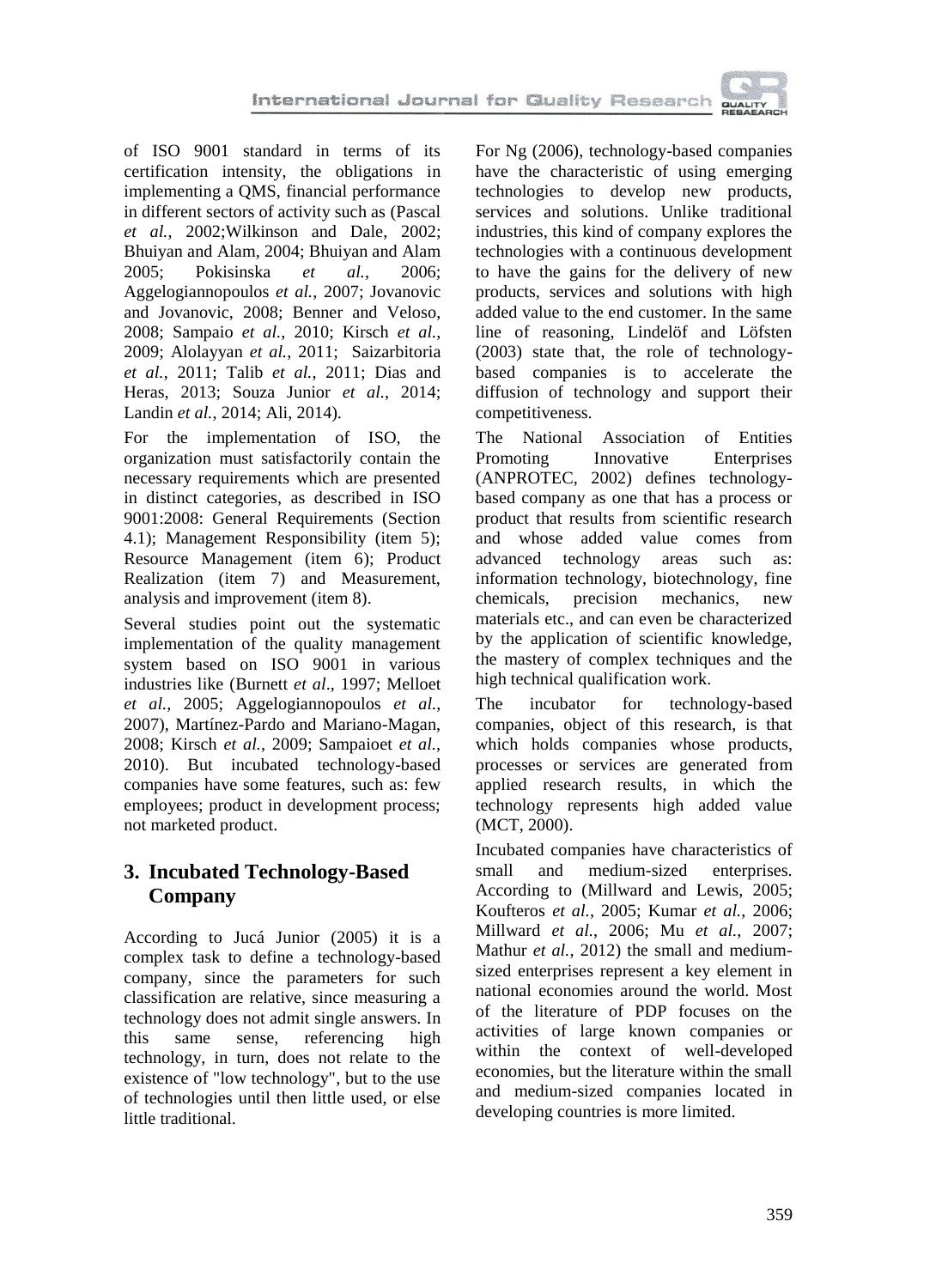

This research has as object of study, incubated TBC that implement ISO 9001:2008 certification projects.

The selection of the technology-based companies (TBC) is justified by the surveys conducted by (Oliva *et al.*, 2011; Jugend and Silva, 2010; Andries and Debackere, 2006; Van Auken, 2001) that show that, these companies have more complex technologies, a factor of competitiveness in the market, and possess a high risk involved in product development and in the creation of this type of company. Moreover, the small and medium-sized TBCs, generally, operate in markets not occupied by large companies.

# **4. Survey Development**

The survey research, according to Fink and Kosecoff (1998) and Forza (2002), is a method of collecting information directly from people about their ideas, feelings, health, plans beliefs and, social, educational and financial background, or about the unit, company or organization they operate. According to Pinsonneault and Kraemer (1993), the Survey research can be classified as to their purpose in explanatory, exploratory or descriptive. Based on the classification proposed by Pinsonneault and Kraemer (1993), as to the purpose, this research is exploratory due to its goal.

This research used steps proposed by Pinsonneault and Kraemer (1993), Fink (1995) and Forza (2002):

### **4.1 Defining the purpose of the research**

Assess the difficulties encountered by the incubated companies participating in the PRIME-FINEP project and developing projects for certification of their Quality Management System in accordance with ISO 9001:2008.

#### **4.2 Population and Sample: Incubators of the Mineira Innovation Network**

According to Malhotra (2006), population is the sum of all the elements that share common characteristics. Population for this research was defined as all the incubated companies in the South of Minas region, participating in the PRIME-FINEP project and developing projects for certification of their Quality Management System in accordance with ISO 9001:2008. Nine companies were identified and all responded to the questionnaire. It is worth mentioning that all the companies planned the project using MSProject and started at the same time.

### **4.3 Implementation Method**

It was decided for the Survey, applied through a questionnaire delivered personally to collaborators of the incubated companies, having its filling been accompanied by the researcher to clarify any doubts.

### **4.4 Preparation of the instrument**

The Bhuiyan and Alam (2005) questionnaire was applied (Table 1). We sought to identify and quantify the 20 sections of ISO 9001:2008, in the form of Likert scale, with five response ranges to choose from, that varied from very (5) to none (1), to collect the opinions of collaborators from the companies participating in the certification project.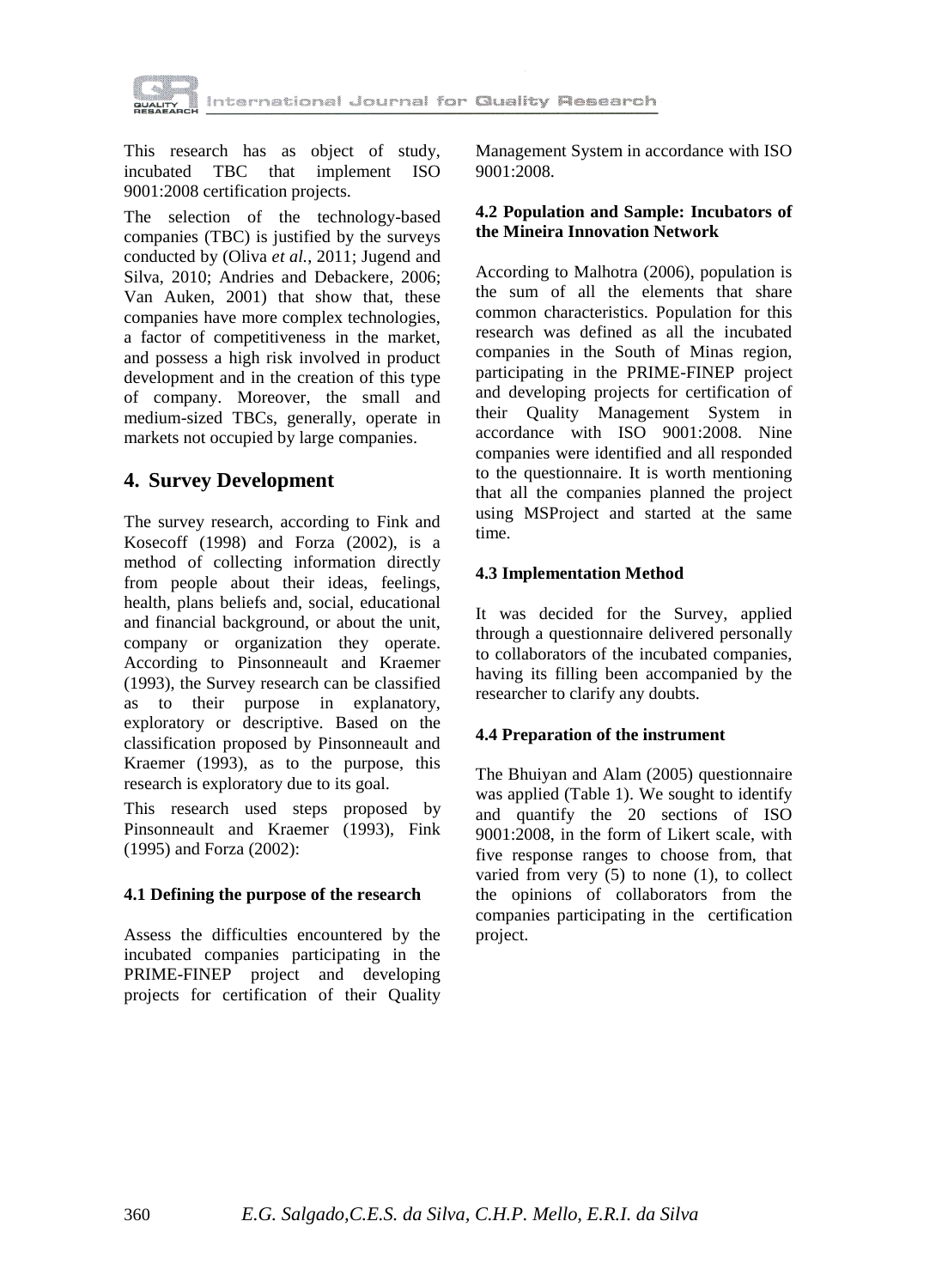

| gucsuonnan c<br><b>Question</b> | <b>NBR ISO 9001:2008 Section</b>                  |  |  |  |  |  |  |
|---------------------------------|---------------------------------------------------|--|--|--|--|--|--|
| 1                               | 4.2 - Documentation Requirements                  |  |  |  |  |  |  |
| $\mathfrak{D}$                  | 5.1 - Management commitment                       |  |  |  |  |  |  |
| 3                               | 5.2 - Customer focus                              |  |  |  |  |  |  |
| $\overline{4}$                  | $\overline{5.3}$ - Quality Policy                 |  |  |  |  |  |  |
| $\overline{5}$                  | 5.4 - Planning                                    |  |  |  |  |  |  |
| 6                               | 5.5 - Responsibility, authority and communication |  |  |  |  |  |  |
| 7                               | 5.6 - Critical analysis by the Management         |  |  |  |  |  |  |
| 8                               | 6.1 – Provision of resources                      |  |  |  |  |  |  |
| 9                               | 6.2 – Human Resources                             |  |  |  |  |  |  |
| 10                              | 6.3 - Infra-structure                             |  |  |  |  |  |  |
| 11                              | 6.4 – Work Environment                            |  |  |  |  |  |  |
| 12                              | 7.1 – Planning of product realization             |  |  |  |  |  |  |
| 13                              | 7.2 – Customer-related processes                  |  |  |  |  |  |  |
| 14                              | 7.3 - Design and development                      |  |  |  |  |  |  |
| 15                              | $7.4 -$ Acquisition                               |  |  |  |  |  |  |
| 16                              | 7.5 - Production and service provision            |  |  |  |  |  |  |
| 17                              | 7.6 - Control of monitoring and measuring devices |  |  |  |  |  |  |
| 18                              | 8.2 - Measurement and monitoring                  |  |  |  |  |  |  |
| 19                              | 8.3 - Control of nonconforming product            |  |  |  |  |  |  |
| 20                              | 8.4 - Data Analysis                               |  |  |  |  |  |  |
| 21                              | $8.5 -$ Improvements                              |  |  |  |  |  |  |

**Table 1.** Sections of ISO 9001:2008 and number of the respective questions in the questionnaire

#### **4.5 Validation of the instrument**

To determine the reliability of the questionnaire, the degree of homogeneity of the set of responses by *Cronbach*'s alpha was calculated, since it provides internal consistency values, enabling to evaluate the scale used, as Hair Jr. *et al.*, (2005). The internal validity refers to the conditions of application of the instrument, in this case the questionnaire.

Although there is no absolute standard,

Cronbach alpha values equal to or above 0.70 reflect an acceptable reliability (Nunnaly and Bernstein, 1994). However, Malhotra (2006) recommends as a decision criterion for "*Cronbach*'s alpha to be considered acceptable, indices above 0.6, and the closer to 1, the greater the reliability." In this study, the value of Cronbach's alpha was calculated using the software Minitab15 ®. The lowest result obtained for each question was 0.8891 which meets the recommended conditions. Thus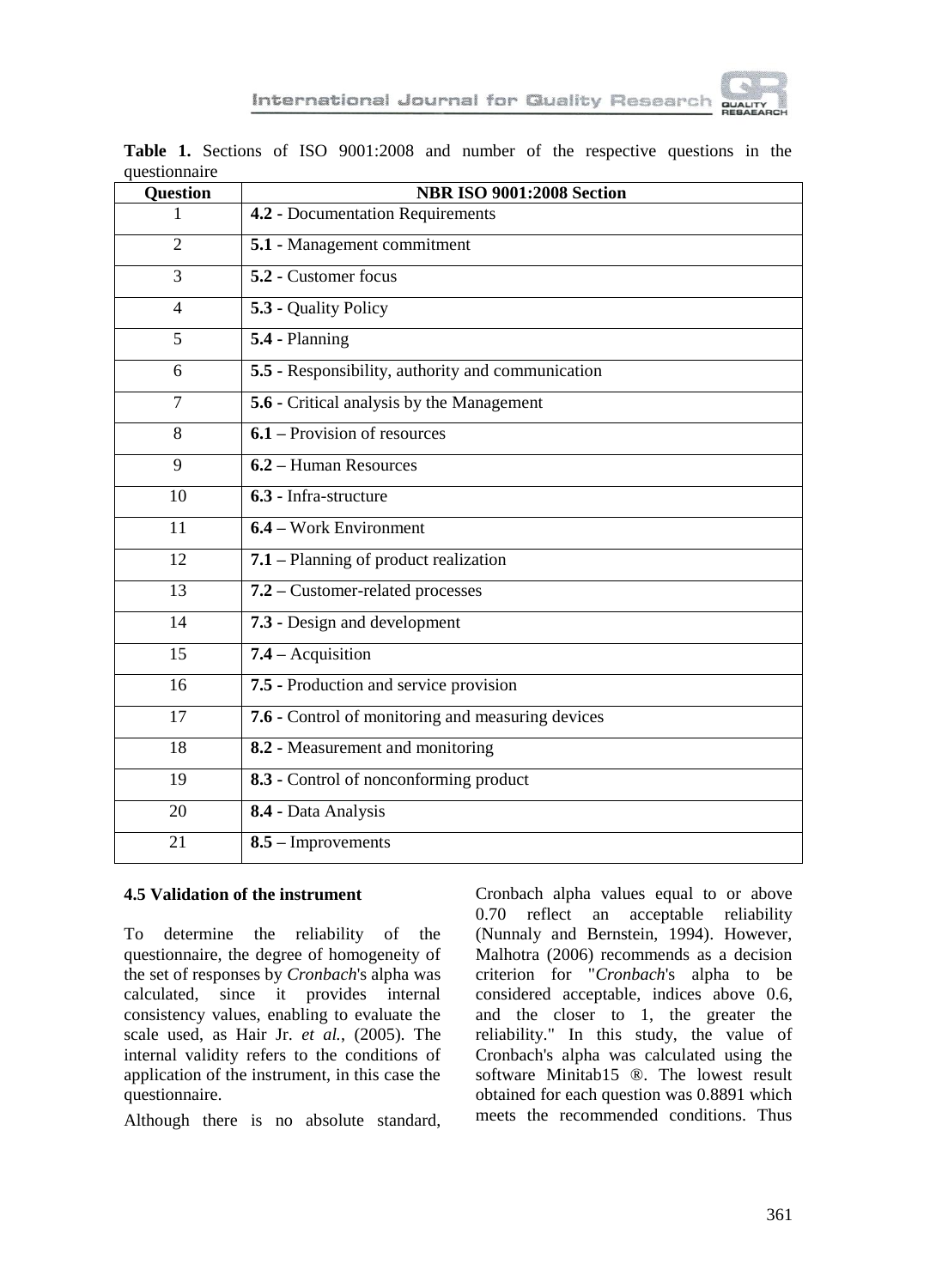

obtaining, the validation the questionnaire used.

All companies responded, yielding more than two questionnaires per company, totaling 20 respondents. One questionnaire was eliminated for answering the 21 questions in the same degree of difficulty (rated 2), when analyzing the respondent´s profile it was found that the same took little participation in the certification project. The author believes that these rates have no statistical basis and that honesty in the responses has a far greater importance than a high response rate. As we reached 100% of the companies, the questionnaire was personally applied and 95% of the questionnaires were validated, it is considered the appropriate external validity.

#### **4.6. Data Collection**

The questionnaires were individually and personally applied, seeking to clarify any doubts. The questionnaires were answered in the period of April 20 to May 10. It was considered as participating in the certification project the owners and employee involved with the certification, proven via documental analysis (e.g.: meeting minutes, training records, quality handbook). Due to the small number of companies, size of the questionnaire, the researchers knowing the collaborators of the companies and the spatial proximity of the incubators, the data collection showed no difficulties.

#### **4.7. Preliminary analysis of the data**

Data *boxplot* was carried out (Figures 1 and 2), being the *outliers* kept in subsequent analyzes.

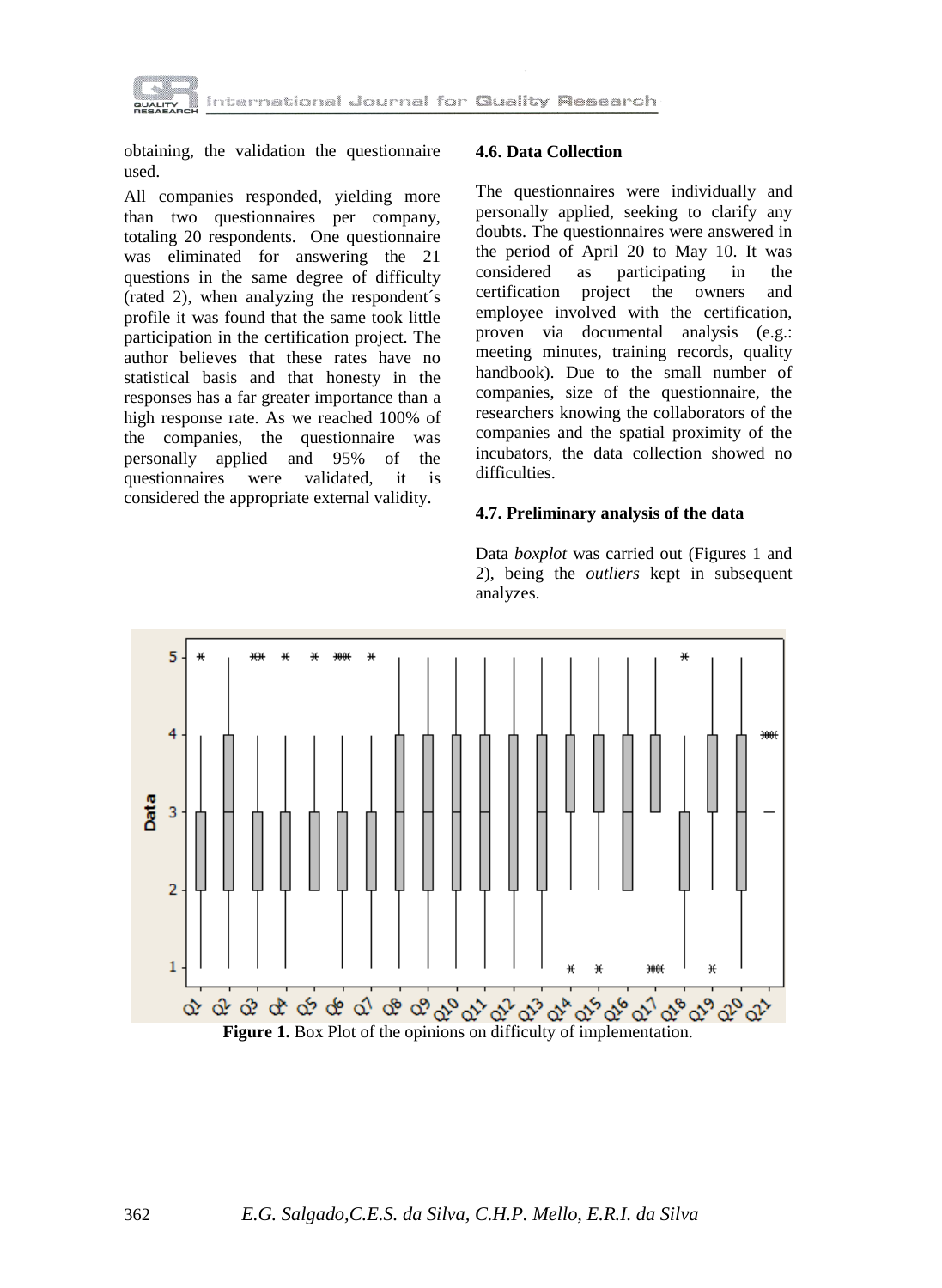

**Figure 2.** Box Plot of incubation time and the % of implementation

There is a wide dispersion in the difficulties in the implementation of the sections (Figure 1), being it less accentuated in question 21 (8.5 - improvements).

In Figure 2 the median incubation time is 18 months, being the minimum 6 months and the maximum 42 months. For the implemented percentage the median is 46%, the maximum being 86% and the minimum 39%. The company that has 86% of the project implemented is the one that has been incubated for the longest time and the certification is a market demand.

Subsequently, the T test (Figure 3) in the software Minitab15 ® for the perception of difficulties in the implementation of the section, considering a statistical difference of 5% (P Value lower or equal to 0.05).

The sections perceived as being difficult to implement with statistical significance (hypothesis H1) are: quality policy (5.3), design and development (7.3) and documentation requirements (4.2). The result regarding the difficulty of implementing the section "design and development (7.3) and documentation requirements (4.2)" was also identified in the researches, via survey, of Yahya and Goh (2001) conducted in Asian companies and Bhuiyan and Alam (2005) held in Canadian companies. But the difficulties identified in the researches of Yahya and Goh (2001), and Bhuiyan and Alam (2005), with statistical significance, were: continuous improvement (8.5) and Critical analysis by the Management (5.6).

**GUALIT** 

| Variable        | N  | Mean   | StDev  | SE Mean | 95% CI   |         | т       | P     |
|-----------------|----|--------|--------|---------|----------|---------|---------|-------|
| Q1              | 19 | 2,421  | 1,121  | 0,257   | (1,881;  | 2,962)  | $-2,25$ | 0,037 |
| Q2              | 19 | 3,000  | 1,202  | 0,276   | (2, 421; | 3,579   | 0,00    | 1,000 |
| Q3              | 19 | 2,842  | 1,068  | 0,245   | (2,327)  | 3,357   | $-0,64$ | 0,527 |
| Q4              | 19 | 2,368  | 1,065  | 0,244   | (1, 855) | 2,882)  | $-2,58$ | 0,019 |
| Q5              | 19 | 2,789  | 0,855  | 0,196   | (2,377)  | 3,202   | $-1,07$ | 0,297 |
| Q6              | 19 | 2,842  | 1,214  | 0,279   | (2.257)  | 3,427   | $-0,57$ | 0.578 |
| Q7              | 19 | 2,632  | 1,012  | 0.232   | (2.144)  | 3,119   | $-1,59$ | 0,130 |
| Q8              | 19 | 3,053  | 1,177  | 0,270   | (2, 485) | 3,620   | 0,19    | 0.848 |
| Q9              | 19 | 3,105  | 1,100  | 0,252   | (2,575;  | 3,636   | 0,42    | 0,682 |
| Q10             | 19 | 3,105  | 1,049  | 0,241   | (2,600;  | 3,611)  | 0,44    | 0,667 |
| Q11             | 19 | 3,053  | 1,177  | 0,270   | (2, 485; | 3,620   | 0,19    | 0,848 |
| Q12             | 19 | 3,263  | 1,046  | 0,240   | (2, 759; | 3,767)  | 1,10    | 0,287 |
| Q13             | 19 | 3,211  | 1,134  | 0,260   | (2,664;  | 3,757   | 0,81    | 0,429 |
| Q14             | 19 | 3,474  | 0,964  | 0.221   | (3,009)  | 3,938   | 2,14    | 0,046 |
| Q15             | 19 | 3,316  | 1,003  | 0,230   | (2,832)  | 3,799)  | 1,37    | 0,187 |
| Q16             | 19 | 3,105  | 0,937  | 0,215   | (2,654;  | 3,557   | 0,49    | 0,630 |
| Q17             | 19 | 3,105  | 1,100  | 0,252   | (2,575)  | 3,636   | 0,42    | 0,682 |
| Q18             | 19 | 2,895  | 0,994  | 0,228   | (2, 416; | 3,374   | $-0,46$ | 0,650 |
| Q19             | 19 | 3,263  | 0,991  | 0,227   | (2, 785; | 3,741   | 1,16    | 0,262 |
| Q <sub>20</sub> | 19 | 3,158  | 1,015  | 0,233   | (2.669;  | 3,647   | 0,68    | 0,506 |
| 021             | 10 | 3.1570 | 0.3746 | 0.0859  | 12.9773. | 3 33851 | 1 84    | n nes |

**Figure 3.** Test T difficulty of implementing the sections of ISO 9001:2008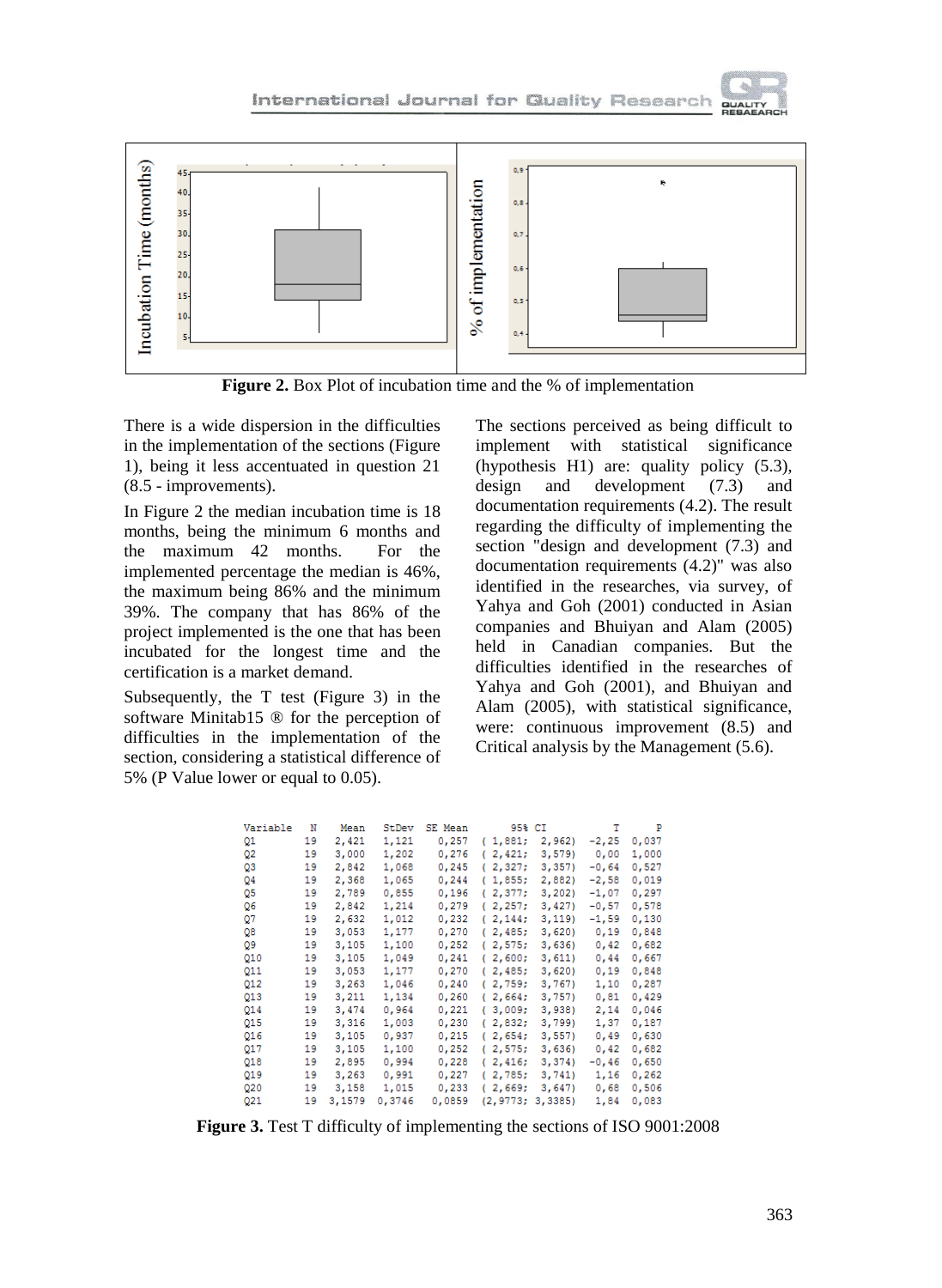

Subsequently, It was used the method of regression "Partial Least Squares" or PLS that applies when there are: multiple dependent variables, highly correlated predictors; more predictors than observations (Yacoub and MacGregor, 2003; Helland 1988). The PLS method reduces the number of predictors to a set of major components. Therefore, PLS is a method which seeks to form components that capture the maximum information from the variables X and that is useful for predicting Yi, while reducing the dimensionality of the problem of regression by using a smaller number of components than original variables. In this research, there are twenty section-questions of ISO 9001:2008 (variables X), being identified that they are correlated, besides the existence of more predictors than observations (20 questions variables X against 2 Yi: incubation time and percentage of certification project developed).

The correlation analysis using the PLS, calculated through the *software* Minitab 15 ®, that uses the algorithm NIPALS (Nonlinear Iterative Partial Least Squares).

All the results showed relation with the incubation time and percentage of the certification project implemented for a confidence interval of 95% (pvalue  $\langle 0.05 \rangle$ , obtaining values of pValue: 0,000. As well as the analysis of residues, it resulted in data normality.

One major issue that arises in the Major Component Analysis is the criterion for choosing the number of components to retain. Kim and Mueller (1978) report that the most popular methods are: Kaiser, which proposes to consider only the eigenvalues greater than one, demonstrating that these values would be the statistically significant. But this condition is not sufficient. Not all eigenvalues greater than one correspond to components with apparent significance, and the Eigenvalues Diagram: consists of observing the diagram of eigenvalues and conserving the ones situated above the break point of the fall of the curve of the function that relates the order and the eigenvalues. Thus, if two factors are associated with almost equal eigenvalues, they represent the same proportion of variability and there is no reason, a priori, to keep one and not the other. However, a strong decrease between two successive eigenvalues follows in conserving the predecessor factors in the interpretation.

For Johnson and Wichern (1992) the first components must absorb from 80 to 90% of the total variation, to be used as substitutes for the original data and, in accordance with the Kaiser criteria, the components whose eigenvalues are smaller than one should be excluded. In this research, it will be adopted, predominantly, the diagram of eigenvalues in which the main components absorb at least 80% of the total variation. For the response time of incubation, seven main components were selected, with the explanation rate of 96.24% and PValue equal to 0.000. As for the percentage of the certification project concluded, 7 major components were obtained, explanation rate of 93.47% and Pvalue of 0.000.

Analyzing Figure 4. it is noted that the difficulties present in companies with greater time of incubation and greater percentage of implementation for the ISO 9001:2008 project are the same for: 16 - Production and service provision (7.5); 2 - Management commitment (5.1); and 18 - Measurement and monitoring (8.2). Yet the difficulties for companies with lower incubation time and a lower percentage of the project implementation are: 5 – Planning (5.4); 20 - Data Analysis (8.4); 4 - Quality Policy (5.3); 19 - Control of nonconforming product (8.3). It is worth noting that question 3 - Customer focus (5.2) is a difficulty that does not depend on the company´s incubation time and the percentage of the certification project implemented.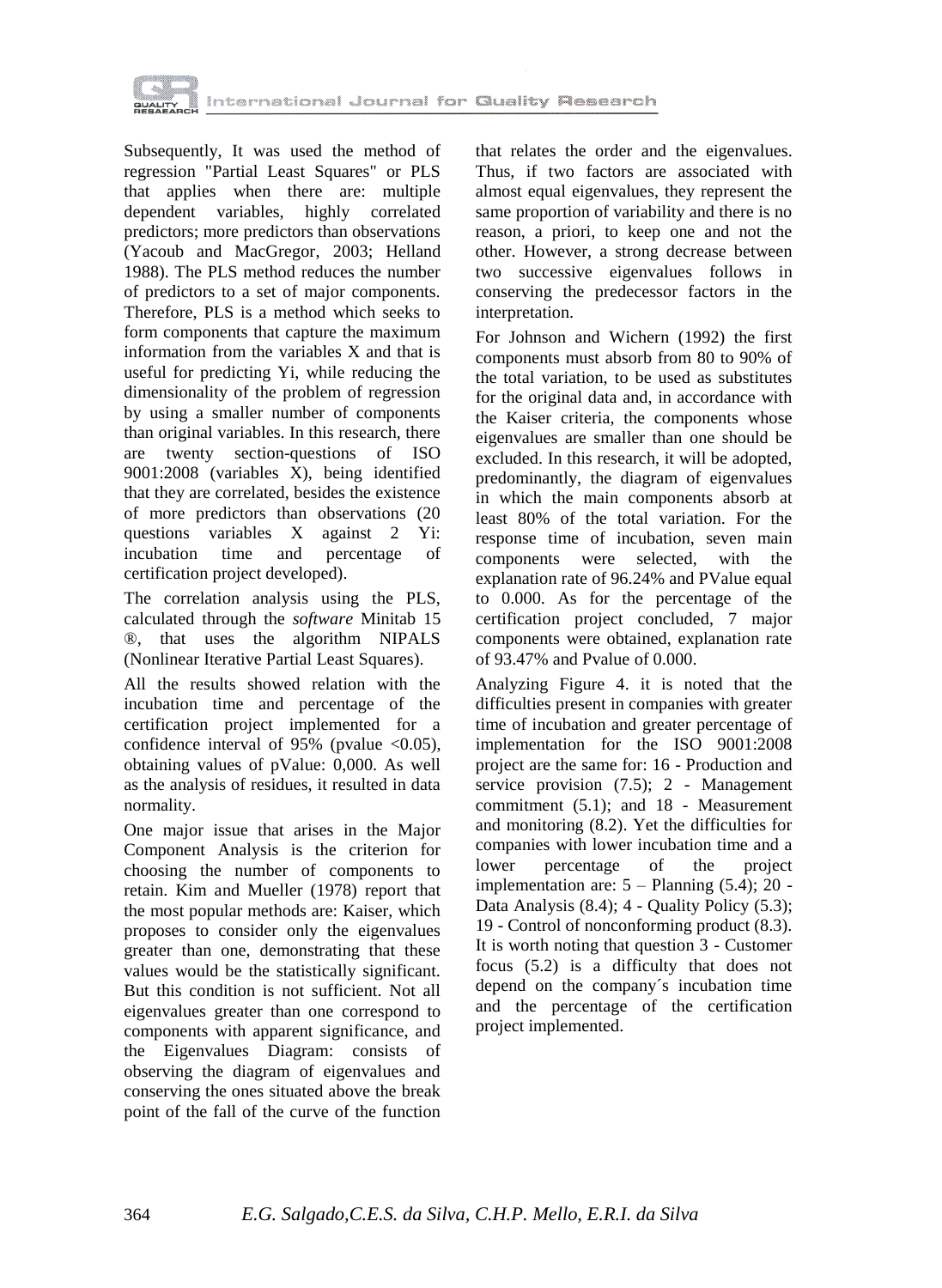International Journal for Quality Research



**Figure 4.** Difficulty to implement the sections of ISO 9001:2008 and the value of its respective PLS coefficient for the analyzed results.

**GUALITY**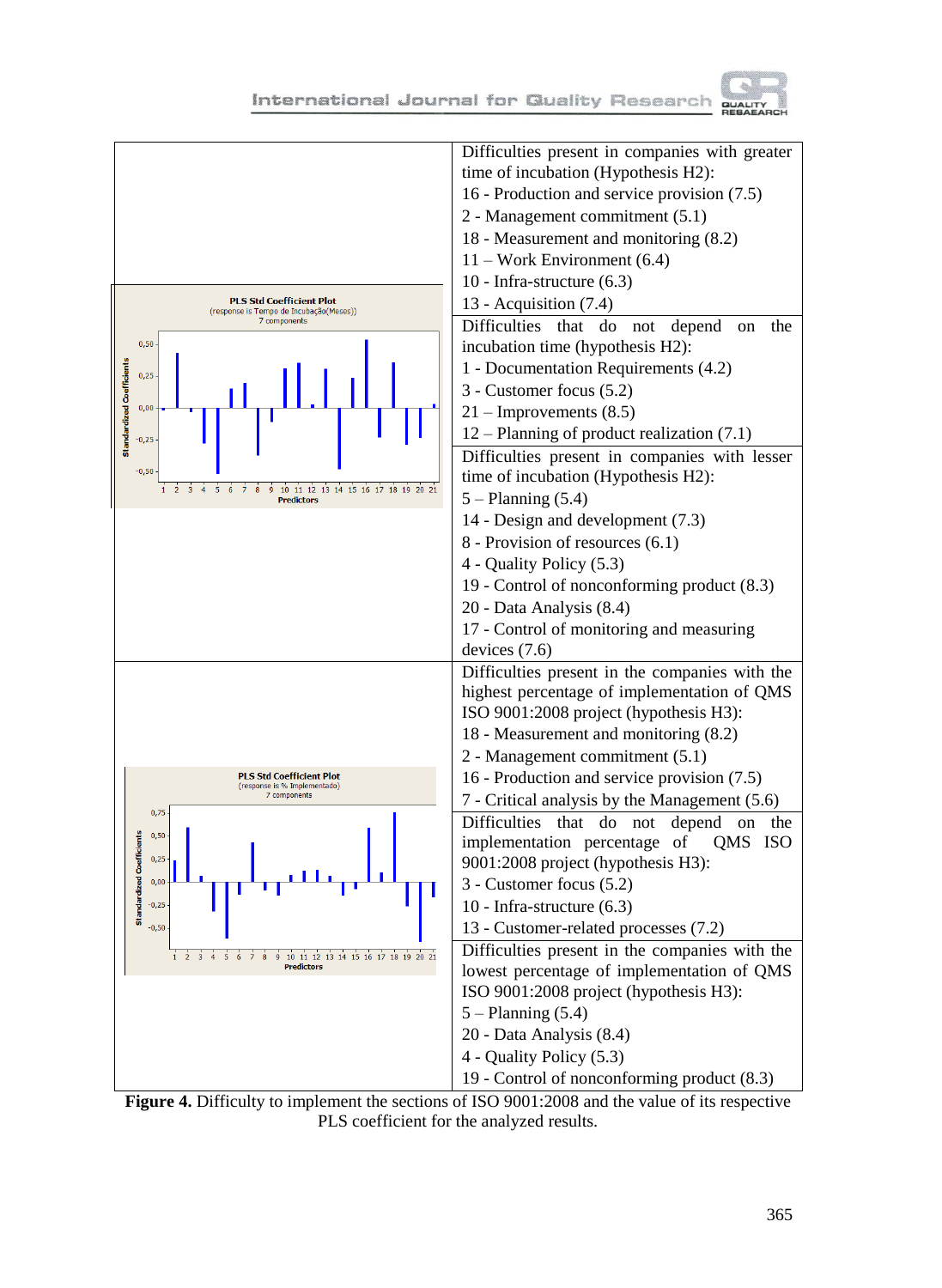

Presenting the results for the research participants, the comments are reinforced:

*"...companies whith longer incubation time are starting to market their products thus requiring collect data for measuring and monitoring, as well as identifying the need for management commitment."* 

*"...companies with shorter incubation time are still in the product development stage, being it their focus; in this context data are scarce and the planning is suppressed by the need to obtain the prototype and subsequently validate the product, as well as define what is expected of the QMS. "*

*"...customer focus is our major concern, as we seek to identify and incorporate the needs of the market for our products. The higher the technology we incorporate in our products, greater the work to obtain the trust of customers".*

## **5. Conclusion**

After analyzing the data, it is concluded with statistical meaning that the TBC´s with little incubation time present difficulties in

implementing the quality policy (5.3), difficulty not identified in other studies conducted in large companies. However the same difficulties encountered in large companies are present in the incubated TBC, and are the following: documentation requirements (4.2) present in all incubated companies (regardless of incubation time) and design and development (7.3) present in companies with little incubation time. The difficulty in implementing the quality policy (5.3) is reflected in the achievement of the QMS certification project in accordance with ISO 9001:2008.

It is recommended, as continuity to this research, to identify the causes of the difficulties identified, thus enabling to improve the implementation of QMS, as well as analyze the reasons that led the TBCs to get certified.

**Acknowledgements:** We thank FAPEMIG, CNPq and CAPES for the financial support and the companies that participated in the survey.

### **References:**

- Aggelogiannopoulos, D., Drosinos, E. H. & Athanasopoulos, P. (2007). Implementation of a quality management system (QMS) according to the ISO 9000 family in a Greek small-sized winery: A case study. *Food Control 18*(9), 1077–1085.
- Aldowaisan, T.A., & Youssef, A.S. (2006). An ISO 9001:2000-based framework for realizing quality in small businesses. *Omega*, *34*(3). 231–235.
- Ali, M.C. (2014). Exploring the potential of integration quality assessment system in construction (QLASSIC) with ISO 9001 Quality Management System (QMS)". *International Journal of Quality Research*, *8*(1), 73–86.
- Alolayyan, M.N.F., Ali, K.A.M., Idris, F., & Ibrehem, A.S. (2011). Advance mathematical model to study and analyse the effects of total quality management (TQM) and operational flexibility on hospital performance. *Total Quality Management & Business Excellence*, *22*(12), 1371-1393.
- Andries, P., & Debackere, K. (2006). Adaptation in new technology-based ventures: Insights at the company level. *International Journal of Management Reviews*, 8(2), 91–112.
- Anprotec. Associação Nacional de Entidades Promotoras de Empreendimentos de Tecnologias Avançadas. (2002). *Glossário dinâmico de termos na área de Tecnópolis, Parques Tecnológicos e Incubadoras de Empresas*. Brasília/DF, Editado Anprotec & Sebrae. (In Portuguese)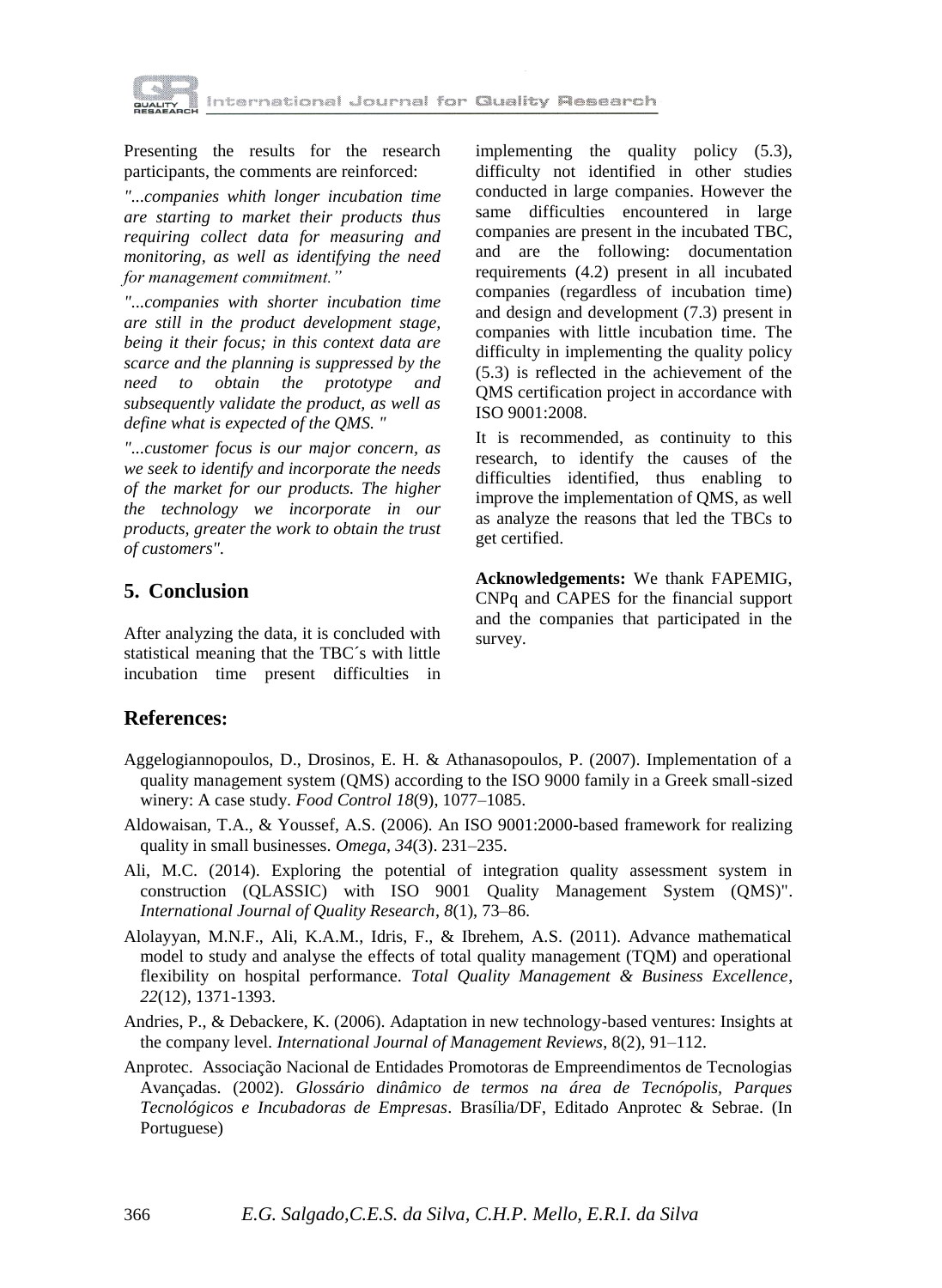

- Benner, M., & Veloso, F.M. (2008). ISO 9000 practices and financial performance: A technology coherence perspective. *Journal of Operations Management*. 26(5), 611–629.
- Bhuiyan, N., & Alam, N. (2004). ISO 9001:2000 Implementation The North American Experience. *Intenational Journal of Productivity and Performance Management*. 53(1), 10- 17.
- Bhuiyan, N., & Alam, N. (2005). A case study of a quality system implementation in a small manufacturing firm. *International Journal of Productivity and Performance Management*, 54(3), 172-186.
- Burnett, L., Rochester, C., Mackay, M., Proos, A., Shaw, W., & Hegedus, G. (1997). Implementation of ISO 9001 in a medical testing laboratory. *Journal for Quality, Comparability and Reliability in Chemical*. *2*(2), 76-81.
- Dias, A., Heras, I. (2013). Efficiency of ISO 9001 in Portugal: a qualitative study from a holistic theoretical perspective. *International Journal of Quality Research*. *7*(1), 31-62
- Fink, A., & Kosecoff, J. (1998). *How to conduct surveys – a step-by-step guide. 2a. Ed.*, Thousand Oaks, California, Sage Publications.
- Forza, C. (2002). Survey research in operations management: a process-based perspective. *International Journal of Operations & Production Management*. *22*(2), 152-194.
- Giudici, G., & Palear, S. (2000). The Provision of Finance to Innovation: A Survey Conducted among Italian Technology-based Small Firms. *Small Business Economics*, 14, 37–53.
- Gómez, B., Placeres, M., López, Y., & Domínguez, P. (2009). Certification of investigacional medicinal products management according to normative ISO 9001:2000 in a hospital pharmacy service. *Medicina Clinica*, 133(12), 479–485.
- Helland, I.S. (1988). On the Structure of Partial Least Squares Regression. Commun. *Statist – Simula*, *17*(2), 581.
- Heras, I., Cilleruelo, E., & Iradi, J. (2008). ISO 9001 and residential homes for the elderly: a Delphi study. *Managing Service Quality*, 18(3), 272-288.
- Johnson, R.A., & Wichern, D.W. (1992). *Applied multivariate statistical analysis. 3th edition (International Edition)*. Prentice Hall.
- Jovanovic, M., & Jovanovic, J. (2008). Implementation of a quality management system in meteorological practice in Serbia. *Accreditation and Quality Assurance*. 13(1), 47–52.
- Jucá Junior, A.S. (2005). *Project management in technology-based companies in the software area: analysis of the level of maturity and applicability of Project Management Office*. Dissertação de Mestrado. Universidade de São Paulo. São Carlos/SP. (In Portuguese)
- Jugend, D, & Silva, S. L. (2010). Management practices influencing new product success in technology-based companies. *Produção*, 20(3), 335-346. (In Portuguese)
- Kim, J., & Mueller, C.W. (1978). Introduction to Factor Analysis: What It is and How to Do It. Sage Publications, London.
- Kirsch, M., Vogg, I., Hosten, N., & Fleßa, S. (2009). Quality management in a radiological practice. Experiences with a certification for DIN EN ISO 9001:2000. *European Journal of Radiology*, *75*(1), e1–e8.
- Koufteros, X., Vonderembse, M., & Jayaram, J. (2005). Internal and external integration for product development: the contingency effects of uncertainty, equivocality, and platform strategy. *Decision Sciences*, 36(1), 97-133.
- Kumar, M., Antony, J., Singh, R. K., Tiwari, M. K., & Perry, D. (2006). Implementing the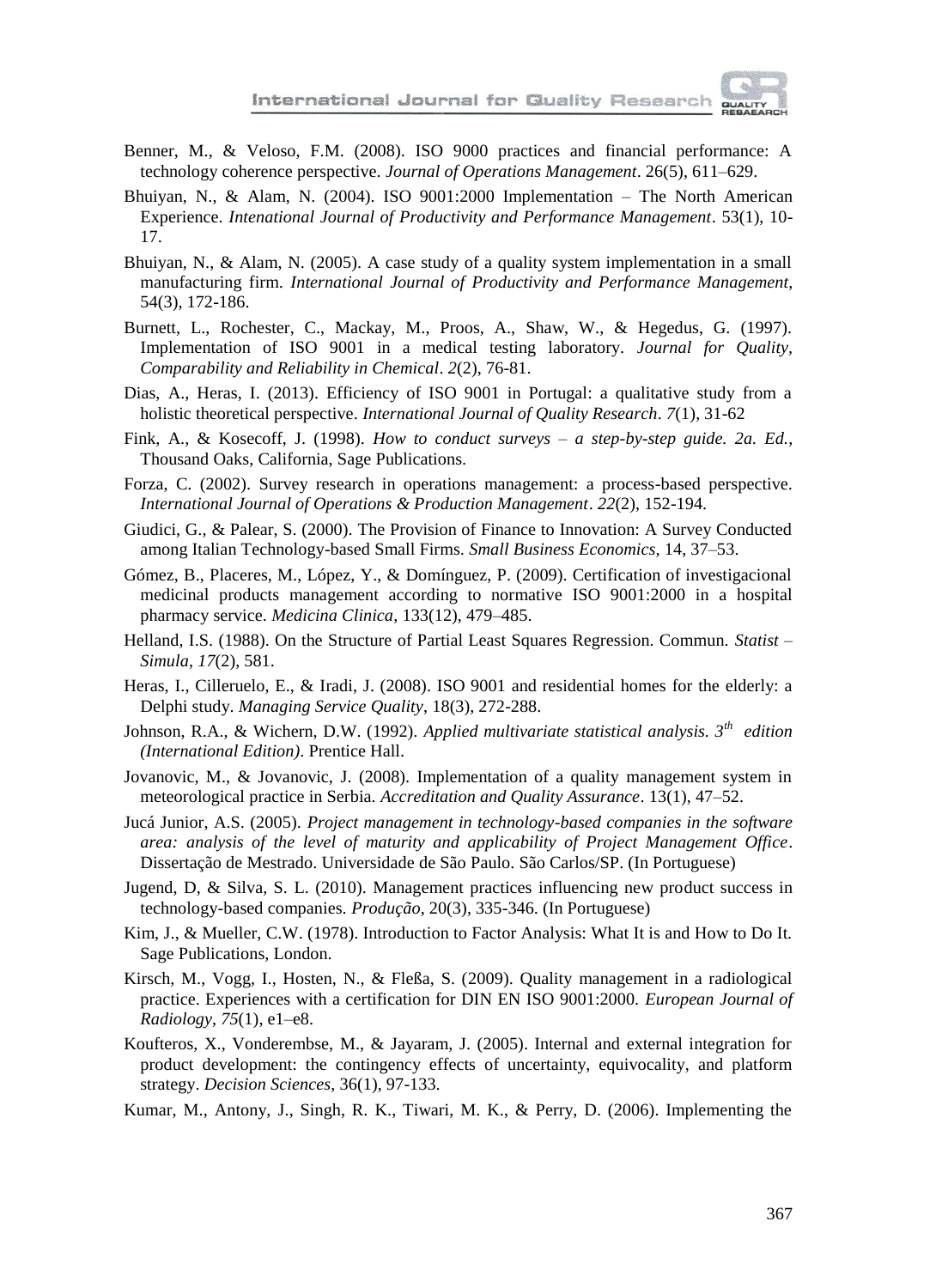

Lean Sigma framework in an Indian SME: a case study. *Production Planning & Control: The Management of Operations*, 17(4), 407-423.

- Landin, G.A., Allur, E., & Heras-Saizarbitoria, I. (2014) Adoption of ISO 9001 quality Management standard in Africa". *International Journal of Quality Research*: 8(1), 61:72.
- Lindelöf, P., & Löfsten, H. (2003). Science park location and new technology-based firms in Sweden – implications for strategy and performance. *Small Business Economics*, 20(3), 245- 258.
- Malhotra, N.K. (2006). *Marketing Research: an applied orientation.4ª ed*. Porto Alegre. Bookman. 720. (In Portuguese)
- Martínez-Pardo, M.E., & Mariano-Magan, D. (2008). The tissue bank at the Instituto Nacional de Investigaciones Nucleares: ISO 9001:2000 certification of its quality management system. *Cell Tissue Banking*. *8*(3), 221–231.
- Mathur, Mittala, M.L., & Dangayacha, G.S. (2012). Improving productivity in Indian SMEs. *Production Planning & Control: The Management of Operations*, 23(10-11), 754-768.
- Mello, C.H.P., Salgado, E.G., & Silva, C.E.S. (2005). The contribution of project management in the implementation of the Quality Management System. XII Simpósio de Engenharia de Produção - SIMPEP, Bauru/SP. (In Portuguese)
- Millward, H., & Lewis, A. (2005). Barriers to successful new product development within small manufacturing companies. *Journal of Small Business and Enterprise Development*, 12 (3), 379-394.
- Millward, H., Byrne, C., Walters, A., & Lewis, A. (2006). New product development within small and medium-sized enterprises: analysis through technology management maps. *International Journal of Innovation and Technology Management*, *3*(3), 283-302.
- Ministério de Ciência e Tecnologia (MCT). (2000). *Manual for the Implementation of Business Incubators. Brasília.* 33 p., Retrieved from:http://www.mct.gov.br/. Accessed: 09.02.2010. (In Portuguese)
- Mu, J., Peng, G., and Tan, Y. (2007). New product development in Chinese SMEs: key success factors from a managerial perspective. *International Journal of Emerging Markets*, 2(2), 123-143.
- Ng, A. W. (2006). Reporting intellectual capital flow in technology-based companies: Case studies of Canadian wireless technology companies. *Journal of Intellectual Capital*, 7(4) 492-510.
- Nunnaly, J. C., & Bernstein, I.H. (1994). *Psychometric theory. 3ª ed*. New York. McGraw-Hill.
- Oliva, F.L., Sobral, M.C., Santos, S.A., Almeida, M.I.R., & Grisi, C.C.H. (2011). Measuring the probability of innovation in technology-based companies. *Journal of Manufacturing Technology Management*, 22(3), 365-383.
- Pascal, P., Chalochet, A., & Damour, O. (2002). ISO 9001 Certification of a Hospital Cornea Bank. *International Journal of health Care Quality Assurance*. 15, 172-178.
- Pinsonneault, A., & Kraemer, K. L. (1993). Survey research methodology in management information systems: An assessment. *Journal of Management Information Systems*, *10*, 75- 105.
- Pokisinska, B., Eklund, J.A.E., & Dahlgaard, J.J. (2006). ISO 9001:2000 in a Small Organisations – Lost Opportunities, Benefits and Influencing Factors. *International Journal of Productivity and Performance Management.* 26, 490-512.
- Psomas, E. L., & Fotopoulos, C.V. (2009). A meta analysis of ISO 9001:2000 research –